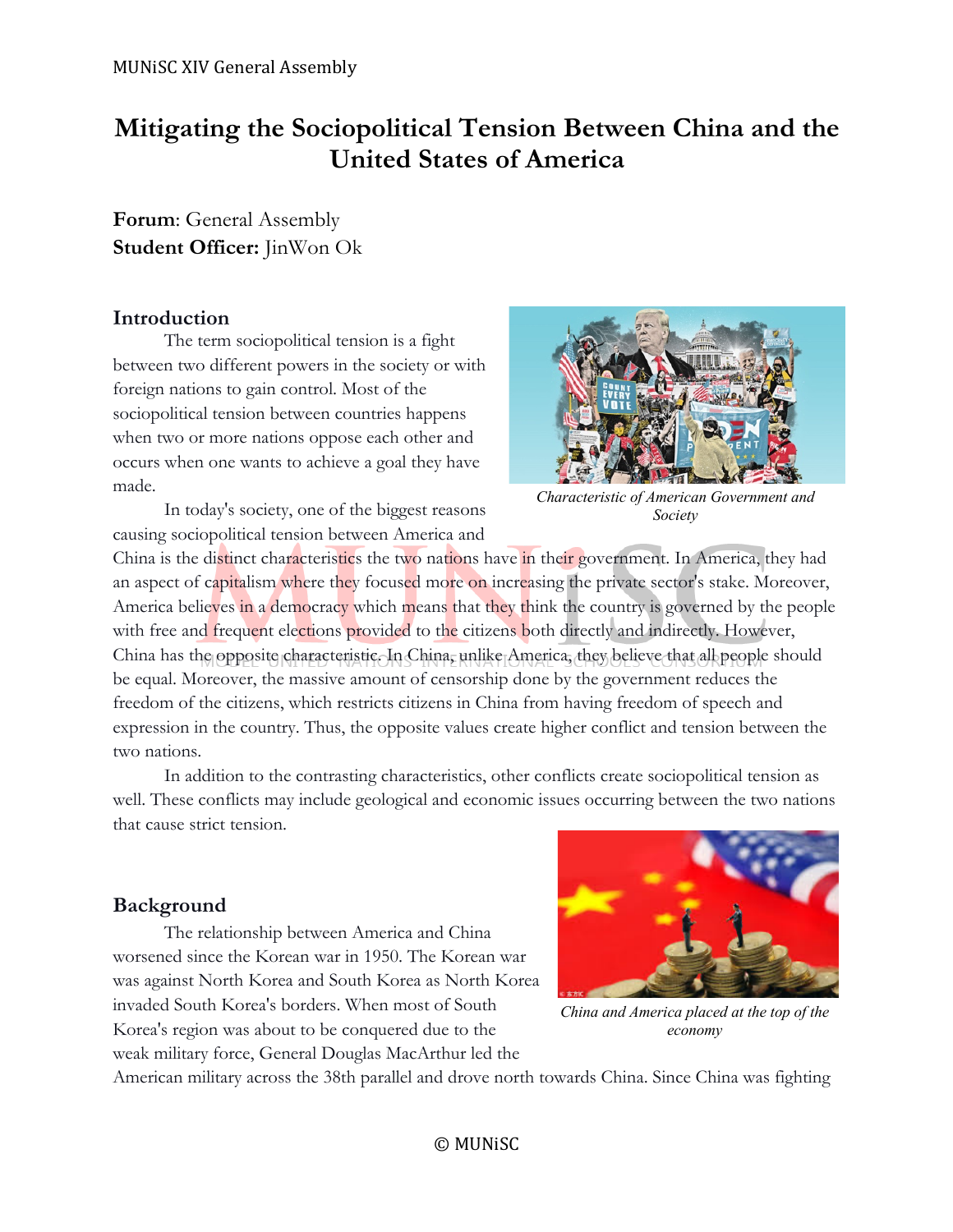### MUNISC XIV General Assembly

for North Korea and America was fighting for South Korea, tension sparked between the two countries.

After the Korean war the tension between the two countries became severe due to the increase in the economy. Starting from 1980, the economic ties increased, and different nations began to develop in the economy. Among those nations America and China were the nations that improved the economy the most. Due to the rapid development of the two countries, their relationship became one of the closest economic ties and hegemonic rivalry in the Asia-Pacific area. Moreover, this economic fight did not stop but continues until today. From 2010 to 2020, America and China were ranked back-to-back in GDP for ten years, which means they have the most impact on the world's economy. Consequently, both country's desire to develop has inevitably ignited a hegemony war toward the economy. Due to this tension between the two nations, people call this the second cold war, Cold War II, or the new Cold War to describe the heightened 21-century political tension between America and China.

# **Problem Raised**

#### *COVID-19*

In 2019 November, due to the COVID-19 pandemic, the tension between the two countries has exacerbated. This virus was first discovered in Wuhan, China, and spread worldwide, causing many deaths and health problems.

Today, America and China are the two strongest countries. They are also the countries fighting for the supremacy of the world. Thus, since the COVID-19 has become the most severe issue globally and there was no apparent solution relating to this

crisis, the rivalry between America and China has risen higher.

The vaccine is one of the easiest ways to prevent the virus from spreading. However, because COVID-19 was a newly found disease, no vaccine was prepared beforehand to avoid the spread. For this reason, the two countries were racing to create a better vaccine that would help the people and provide them with greater wealth to their own countries. The two countries' races led to a political fight between the two courtiers. The U.S. authorities have stated that the Chinese hackers attempted to steal the COVID-19 data on treatments and vaccines.

People all around the world are suffering from the pandemic. Thus, because America and China have a high amount of infection, both countries are recruiting allies to



*Covid-19 in America and China on March 26, 2020*

attack the other regarding the guilt and responsibility for this situation. So, to avoid the blame, two countries are fighting on whether who is responsible for this situation, making the tension worse.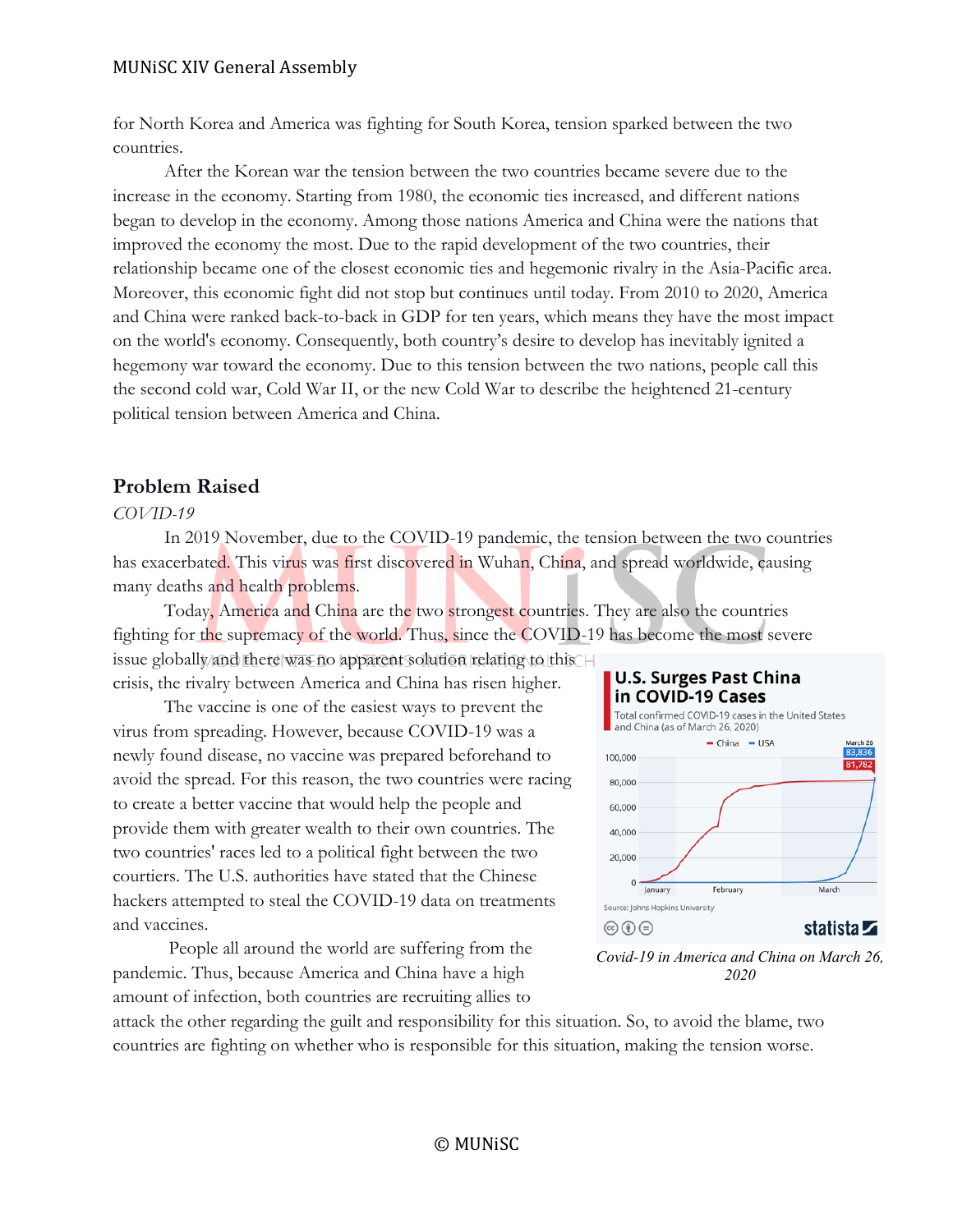### MUNISC XIV General Assembly

#### *Trade*

From 2010 to 2020, America and China were the two countries that actively traded the most with other countries. In 2018, China had 12.8 percent of sharing of global exports of goods, and while America had 8.5 percent. In other words, the trade market was skewed significantly to China. Hence, to balance out the trade, the president of America, Donald Trump, started a trade war



*Trade War between America and China*

between America and China in 2018. Once the trade war was declared, twenty-five percent of the traffic was imposed on Chinese imports of around thirty-four billion dollars.

However, both countries have suffered from adverse effects of the trade war. Due to the economic fluctuation on both sides, other countries started to divert their trade flows away from America and China. Accordingly, the trade war did not balance out the trade market as expected.

### **Places of High Concerns**

#### *South Korea*

South Korea is in an ambiguous position between America and China. South Korea is an ally of the United States of America under the 1953 Mutual Defense Treaty. Since the Korean war, South Korea has gained many benefits and support from America; citizens in South IONA Korea even viewed this positively. According to the Pew Research center, eighty-four percent of citizens in South Korea have a favorable view towards America and the people in America. However, though the relationship



*China, South Korea, United States of America*

between America is good, South Korea also has a kinship with China. South Korea and China show a positive relationship in trading and economic areas. China is South Korea's largest trading partner, as China imports goods worth \$160 billion from South Korea in 2018, which is twenty-eight percent of the total export in South Korea in 2018. Thus, since America and China have sociopolitical tension, South Korea stays between the two countries and cannot support either side due to political and economic issues that South Korea might have to face.

#### *United Kingdom*

The United Kingdom is also in an ambiguous relationship between America and China. The U.K shows a very close relationship with America. Starting in 1940, America and U.K. became close military allies supporting each other as a member of NATO (North Atlantic Treaty Organization). Also, as they have fought together as an alliance in the Korean conflict, the Persian Gulf War, in Operation Iraqi Freedom, they have made a close relationship. Moreover, these two countries share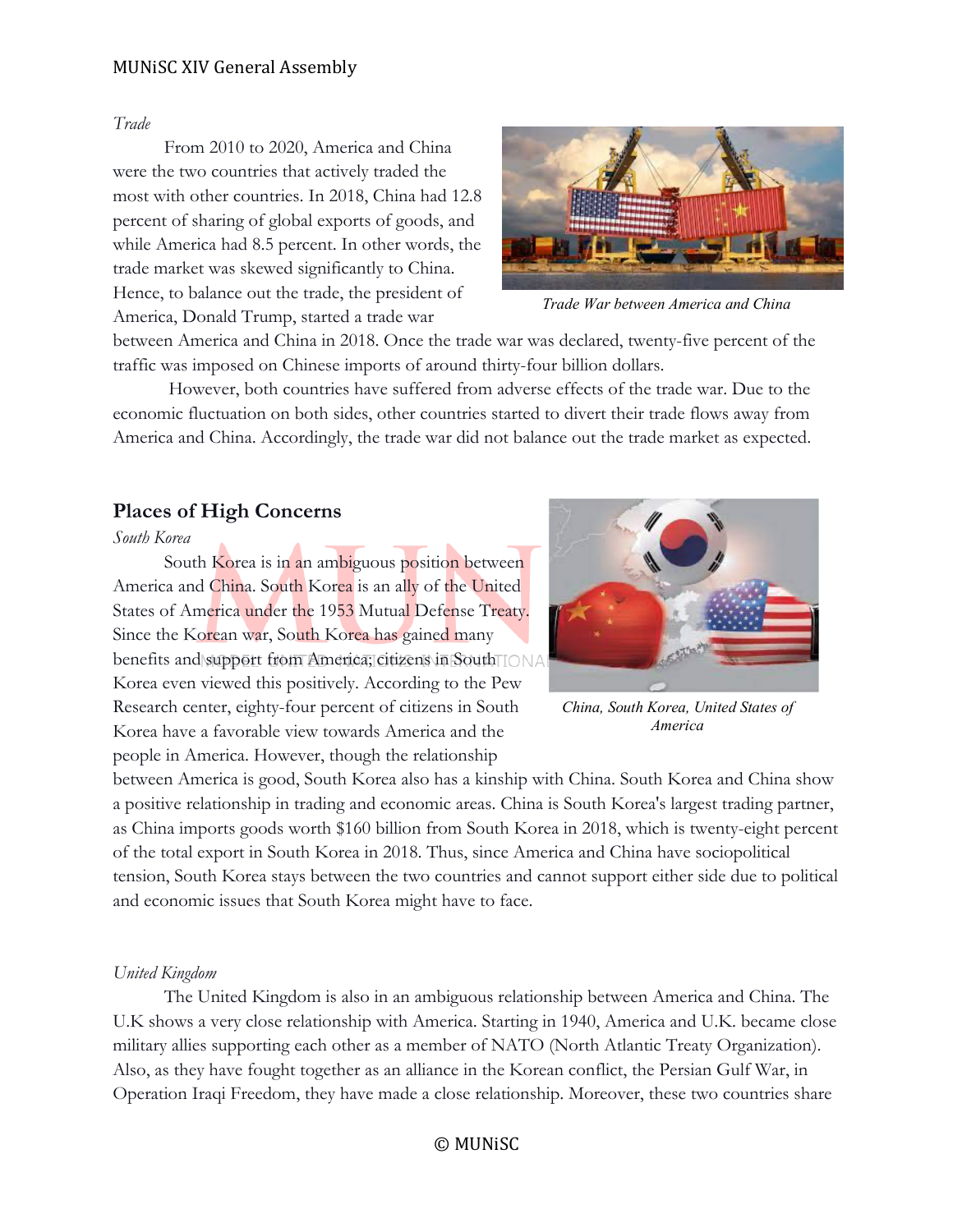their thoughts on global issues and work together in solving the ongoing problems around the world. However, the U.K has a fellowship with China. China is playing a vital role in the development of the U.K in business areas and economic areas. Thereupon, U.K tries to maintain a positive relationship with China which creates an ambiguous relationship.



# **Possible Solutions**

Though there were many conversations between the two nations, the tension between America and China is worsening. Moreover, though the two nations are aware that tension between them will harm their economy and political areas, and it is better to maintain peaceful relationships, the two nations still show sociopolitical tension. Thus, though we cannot force the two nations to take action, there are still some ways we can mitigate the conflict. These means include:

- 1. The two nations can create an international law that both countries agree with. The international laws might include both nations setting a rate towards the arms expansion and providing a negative effect when one nation goes over a certain percentage of a rate that they have agreed on not going over. Since most of the tensions happen due to the ambition, if there is a international law that controls that ambition, the rate of tension between the two countries will reduce.
- 2. Request nations in a neutral position such as Finland, Switzerland, and other nations that are in neutral position to form an organization to check the tension between the two countries. They send an annual report to the UN, analyzing political, military, and economic moves. If they find some actions that might create tension between the two nations, the organization can prevent the pressure by using the report they made.
- 3. Create a meeting every half year with the president of the two countries to solve the issues or complaints they have to each other so that the problem does not get severe but can be solved verbally.

# **Glossary**

*Capitalism*: An economic system where private individuals or businesses own capital goods.

*Democracy*: Government by the people, both directly or indirectly, with free and frequent elections provided to the citizens.

*Hegemony War*: Hegemony War is triggered by changes in power distribution within the international system. The result could lead to new political, economic, social, or technical conditions or development, or even natural factors such as natural disasters that exceed human control.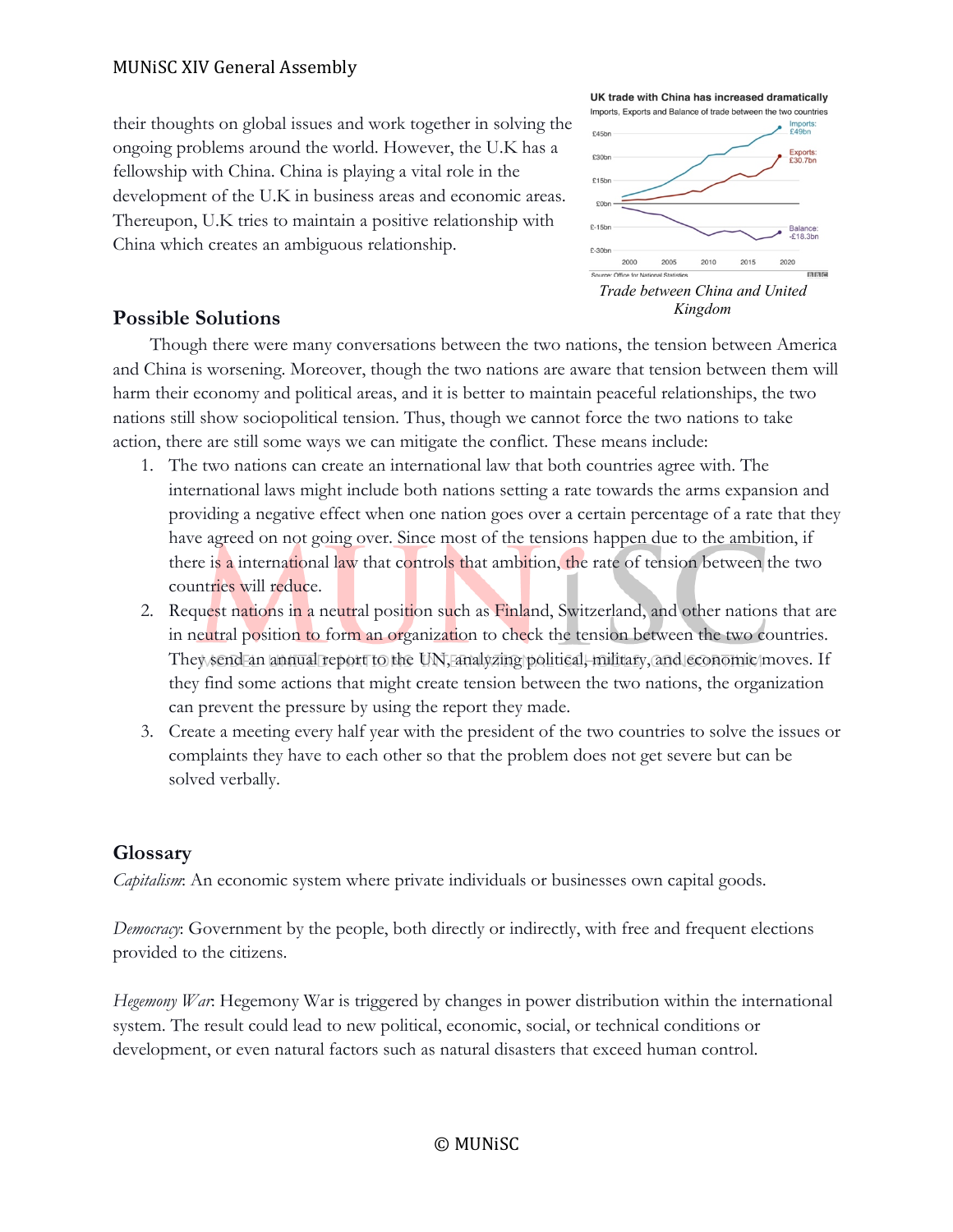# MUNISC XIV General Assembly

*Supremacy*: is when the state or country becomes superior to all other countries in power and authority.

*NATO (North Atlantic Treaty Organization)*: It is an international political and military organization providing security and freedom to its members through political and military means.



© MUNiSC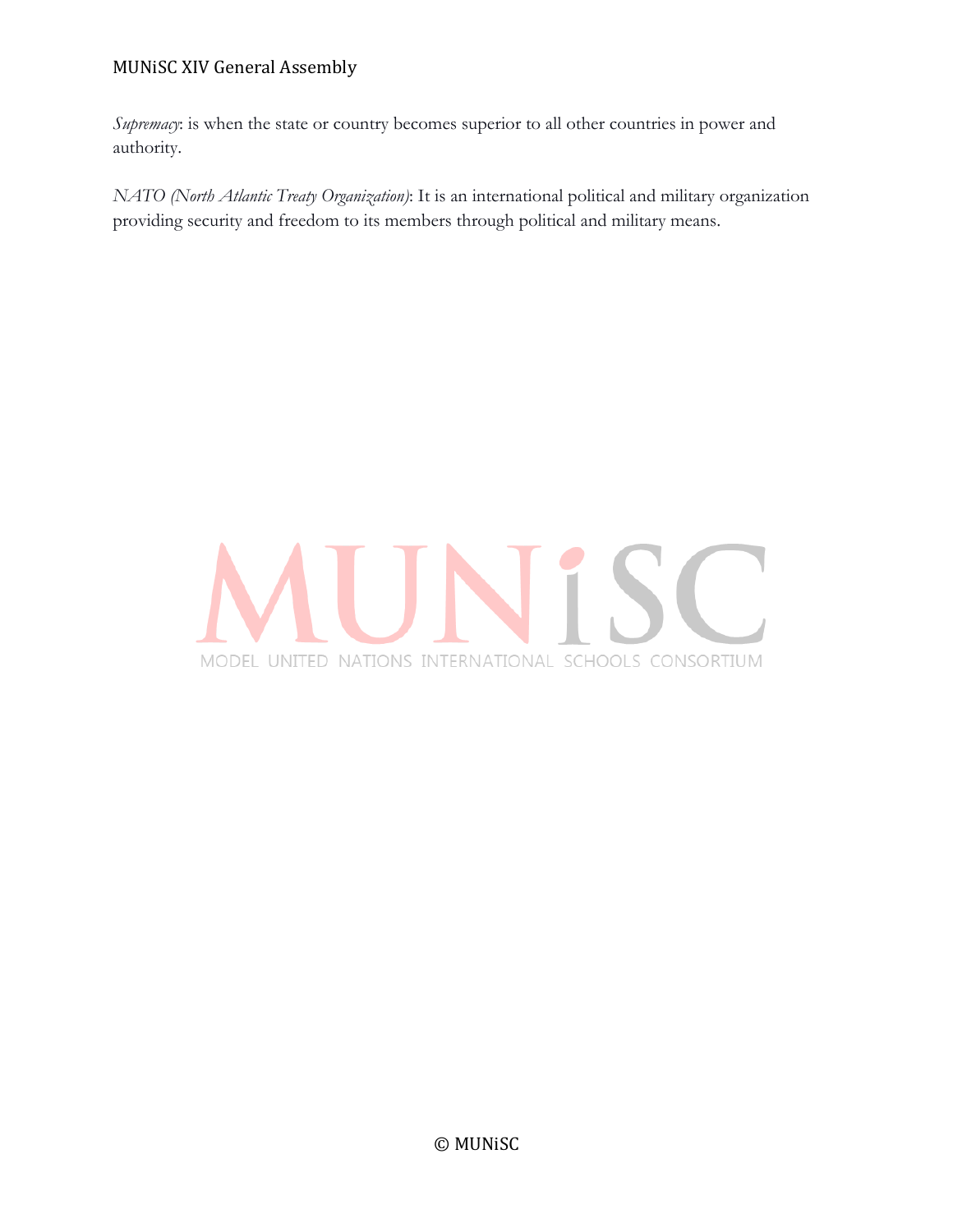#### **Sources**

DeYoung, K., Lamothe, D., Hudson, J., & Harris, S. (2022, February 6). *Russia could seize Kyiv in days and cause 50,000 civilian casualties in Ukraine, U.S. assessments find*. The Washington Post. Retrieved February 6, 2022, from

https://www.washingtonpost.com/world/2022/02/05/ukraine-russia-nato-putin-germany/

- *Economy & Trade*. United States Trade Representative. (n.d.). Retrieved February 6, 2022, from https://ustr.gov/issue-areas/economy-trade
- *"Global Indicators Database". Pew Research Center's Global Attitudes Project. Retrieved 2020-03-06.*
- Goodman, P. (2014, October 6). *The 8 main reasons for war*. Owlcation. Retrieved January 31, 2022, from https://owlcation.com/social-sciences/The-Main-Reasons-For-War
- Google news. (n.d.). *Coronavirus (COVID-19)*. Google News. Retrieved January 31, 2022, from https://news.google.com/covid19/map
- Historian. (n.d.). *Chronology of U.S.-China Relations, 1784-2000*. U.S. Department of State. Retrieved January 31, 2022, from https://history.state.gov/countries/issues/china-us-relations
- Haque, M. A. (2016, October 8). *The race for Global Supremacy*. The Daily Star. Retrieved February 6, 2022, from https://www.thedailystar.net/op-ed/politics/the-race-global-supremacy-1295899
- Inc, Gallup (2018-02-20). "South Korea's Image at New High in U.S." *Gallup.com*. Retrieved 2020- 03-06.
- Kate O'Keeffe, Michael C. Bender and Chun Han Wong, "Coronavirus Casts Deep Chill Over U.S.- China Relations: Pandemic has brought relations between the two to a modern-day nadir as they try to outmaneuver one another to shape the world order" *The Wall Street Journal* May 6, 2020MODEL UNITED NATIONS INTERNATIONAL SCHOOLS CONSORTIUM
- Knowledge, S. (2011, April 7). *Sage reference - encyclopedia of power*. SAGE Knowledge. Retrieved February 6, 2022, from https://sk.sagepub.com/reference/power/n173.xml
- Medicine, J. H. (n.d.). *What is coronavirus?* Johns Hopkins Medicine. Retrieved February 6, 2022, from https://www.hopkinsmedicine.org/health/conditions-and-diseases/coronavirus
- Myers, S. L., & Wong, E. (2022, February 2). *In clash with U.S. over Ukraine, Putin has a lifeline from China*. The New York Times. Retrieved February 6, 2022, from https://www.nytimes.com/2022/02/02/world/asia/russia-ukraine-china-putin-xi.html
- Nato. (2022, February 1). *Homepage*. NATO. Retrieved February 6, 2022, from https://www.nato.int/
- Pruitt, Dean G., Kim, Sung Hee, Eds., (2004, 3rd Edition) Social Conflict, Escalation and Settlement, McGraw Hill Higher Education, New York, NY ISBN 0072855355 (
- Rummel, R. J. (n.d.). *Causes And Conditions Of International Conflict And War*. Causes and conditions of international conflict and war. Retrieved January 31, 2022, from https://hawaii.edu/powerkills/WPP.CHAP16.HTM
- SolisMoreira, J. (n.d.). *Covid-19 vaccine: How was it developed so fast?* Medical News Today. Retrieved February 6, 2022, from https://www.medicalnewstoday.com/articles/how-did-we-developa-covid-19-vaccine-so-quickly
- "South Korea (KOR) Exports, Imports and Trade Partners". Retrieved 24 January 2021.

#### © MUNiSC